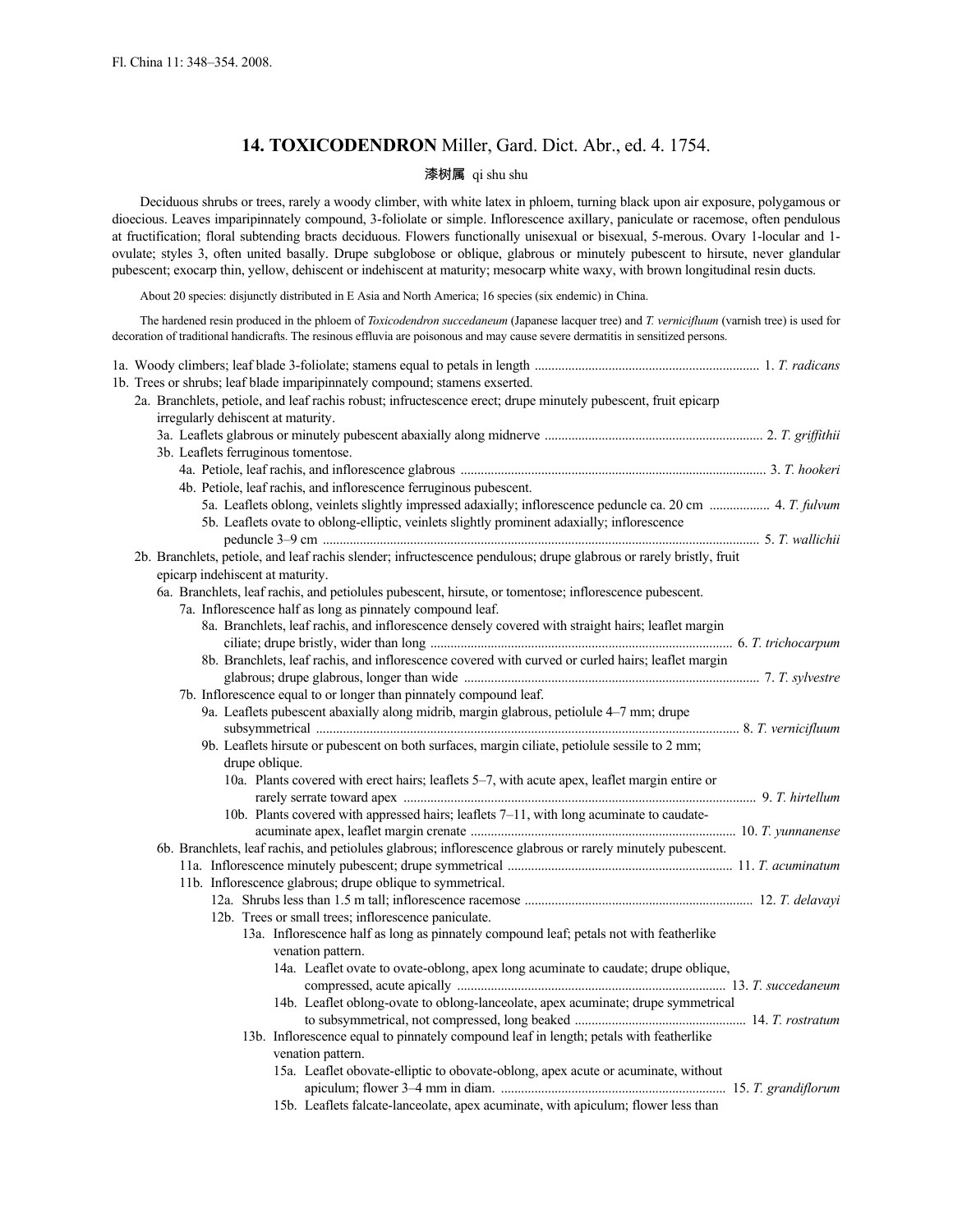2 mm in diam. ........................................................................................................... 16. *T. calcicola*

**1. Toxicodendron radicans** (Linnaeus) Kuntze subsp. **hispidum** (Engler) Gillis, Rhodora 73: 213. 1971.

# 刺果毒漆藤 ci guo du qi teng

*Rhus toxicodendron* Linnaeus var. *hispida* Engler, Bot. Jahrb. Syst. 29: 433. 1900; *R. intermedia* Hayata.

Woody climbers; branchlets brown, striate, at first ferruginous pubescent. Petiole 5–10 cm, yellow pubescent, channeled above; leaf blade 3-foliolate; lateral leaflets sessile to subsessile, blade oblong to ovate-elliptic,  $6-13 \times 3-7.5$  cm, base oblique, rounded, margin entire, terminal leaflet with pubescent 0.5–2 mm petiolule, blade obovate-elliptic to obovate-oblong,  $8-15 \times 4-8.5$  cm, base attenuate, apex acute or shortly acuminate; leaflet blades glabrous adaxially, pubescent along midrib and lateral veins abaxially, with reddish brown tufts of hair in axils of lateral veins. Inflorescence paniculate, ca. 5 cm, with yellowish brown hairs; floral subtending bracts ca. 2 mm, pubescent. Pedicel ca. 2 mm, hairy; flowers yellowish green. Calyx glabrous, lobes ovate, ca. 1 mm. Petals oblong, ca. 3 mm, revolute at anthesis, with inconspicuous brown featherlike venation pattern. Stamens equal to petals in length; filaments linear, ca. 2 mm; anthers oblong, ca. 1 mm. Disk glabrous. Ovary globose, ca. 0.5 mm in diam. Drupe oblique-ovoid, ca.  $5 \times 6$  mm, yellow at maturity, with ca. 1 mm bristles; mesocarp thick, waxy. Fl. May, fr. Jun–Aug.

● Hill forests; (600–)1600–2200 m. Guizhou, Hubei, Hunan, Sichuan, Taiwan, Yunnan.

The name *Rhus orientalis* (Greene) C. K. Schneider (*Toxicodendron orientale* Greene) has been misapplied to this taxon.

The remaining numerous subspecies and varieties of *Toxicodendron radicans* are distributed in North America.

**2. Toxicodendron griffithii** (J. D. Hooker) Kuntze, Revis. Gen. Pl. 153. 1891.

#### 裂果漆 lie guo qi

Small trees; branchlets glabrous or subglabrous, lenticellate. Petiole 5.5–9 cm, petiole and rachis glabrous; leaf blade imparipinnately compound; leaflet petiolule 2–3 mm, minutely pubescent to glabrous; leaflets 7–11, opposite; leaflet blade oblong or ovate-oblong,  $9-25 \times 4-8$  cm, coriaceous, adaxially glabrous, turning dark brown when dried, abaxially ferruginous, glabrous to minutely pubescent along veins, sometimes with tufts of hair in axils of veins, base rounded to subcordate, margin entire, lateral veins 15–20 pairs, reticulate venation prominent abaxially. Inflorescence paniculate, 13–22 cm, minutely pubescent; peduncle 5–6 cm, minutely pubescent, striate and lenticellate. Calyx minutely pubescent to subglabrous, lobes broadly ovate. Petals linear-oblong. Disk conspicuous. Ovary globose, densely pubescent. Drupe subglobose, (4–5 or)8–10 mm in diam., light yellow, minutely pubescent; epicarp irregularly dehiscent at maturity; mesocarp thick, waxy, with brown longitudinal resin ducts; endocarp compressed, ca.  $3 \times 5$  mm.

Hill and mountain forests and thickets; 1400–2500 m. SW Gui-

zhou, Yunnan [India (Darjeeling)].

- 1a. Inflorescence 20–22 cm; drupe 4–5 mm in diam. ...................................... 2b. var. *microcarpum*
- 1b. Inflorescence 13–15 cm; drupe 8–10 mm in diam.
	- 2a. Leaflets 7–11, oblong or oblong-ovate, abaxially glabrous or minutely pubescent along veins ....... 2a. var. *griffithii*
	- 2b. Leaflets 7–9, oblong or elliptic-oblong, abaxially with tufts of hair in axils of veins .......... 2c. var. *barbatum*

#### **2a. Toxicodendron griffithii** var. **griffithii**

裂果漆(原变种) lie guo qi (yuan bian zhong)

*Rhus griffithii* J. D. Hooker.

Leaflets 7–11, oblong to oblong-ovate, abaxially glabrous or minutely pubescent along veins. Inflorescence 13–15 cm. Drupe 8–10 mm in diam. Fl. May–Jun, fr. Sep–Nov.

Hill and mountain thickets; 1900–2300 m. SW Guizhou (Anlong), Yunnan (Kunming, Shizong) [India (Darjeeling)].

**2b. Toxicodendron griffithii** var. **microcarpum** C. Y. Wu & T. L. Ming, Fl. Yunnan. 2: 397. 1979.

小果裂果漆 xiao guo lie guo qi

Inflorescence 20–22 cm. Drupe 4–5 mm in diam. Fl. May–

Jun, fr. Sep–Oct.

● Evergreen hill forests; 1400–1800 m. SE Yunnan (Wenshan).

**2c. Toxicodendron griffithii** var. **barbatum** C. Y. Wu & T. L. Ming, Fl. Yunnan. 2: 397. 1979.

#### 镇康裂果漆 zhen kang lie guo qi

Leaflets 7–9, oblong to elliptic-oblong, abaxially with tufts of hair in axils of veins. Inflorescence 13–15 cm. Drupe 8–10 mm in diam. Fl. Jun, fr. Oct.

● Hill and mountain forests; 2400–2500 m. SW Yunnan (Zhenkang).

**3. Toxicodendron hookeri** (Sahni & Bahadur) C. Y. Wu & T. L. Ming var. **microcarpum** (C. C. Huang ex T. L. Ming) C. Y. Wu & T. L. Ming, Fl. Reipubl. Popularis Sin. 45(l): 110. 1980.

小果大叶漆 xiao guo da ye qi

*Toxicodendron insigne* (J. D. Hooker) Kuntze var. *microcarpum* C. C. Huang ex T. L. Ming, Fl. Yunnan. 2: 395. 1979.

Trees or small trees, 6–8 m tall; branchlets ferruginous tomentose, later grayish brown, glabrous, lenticellate. Petiole 10–14 cm, glabrous or subglabrous, lenticellate; leaf blade imparipinnately compound; leaflets 7–9, opposite; leaflet petiolule 3–5 mm, ferruginous tomentose; leaflet blade elliptic or oblong,  $14-23 \times 6-9$  cm, coriaceous, adaxially glabrous, abaxially ferruginous tomentose, base rounded or truncate, margin entire,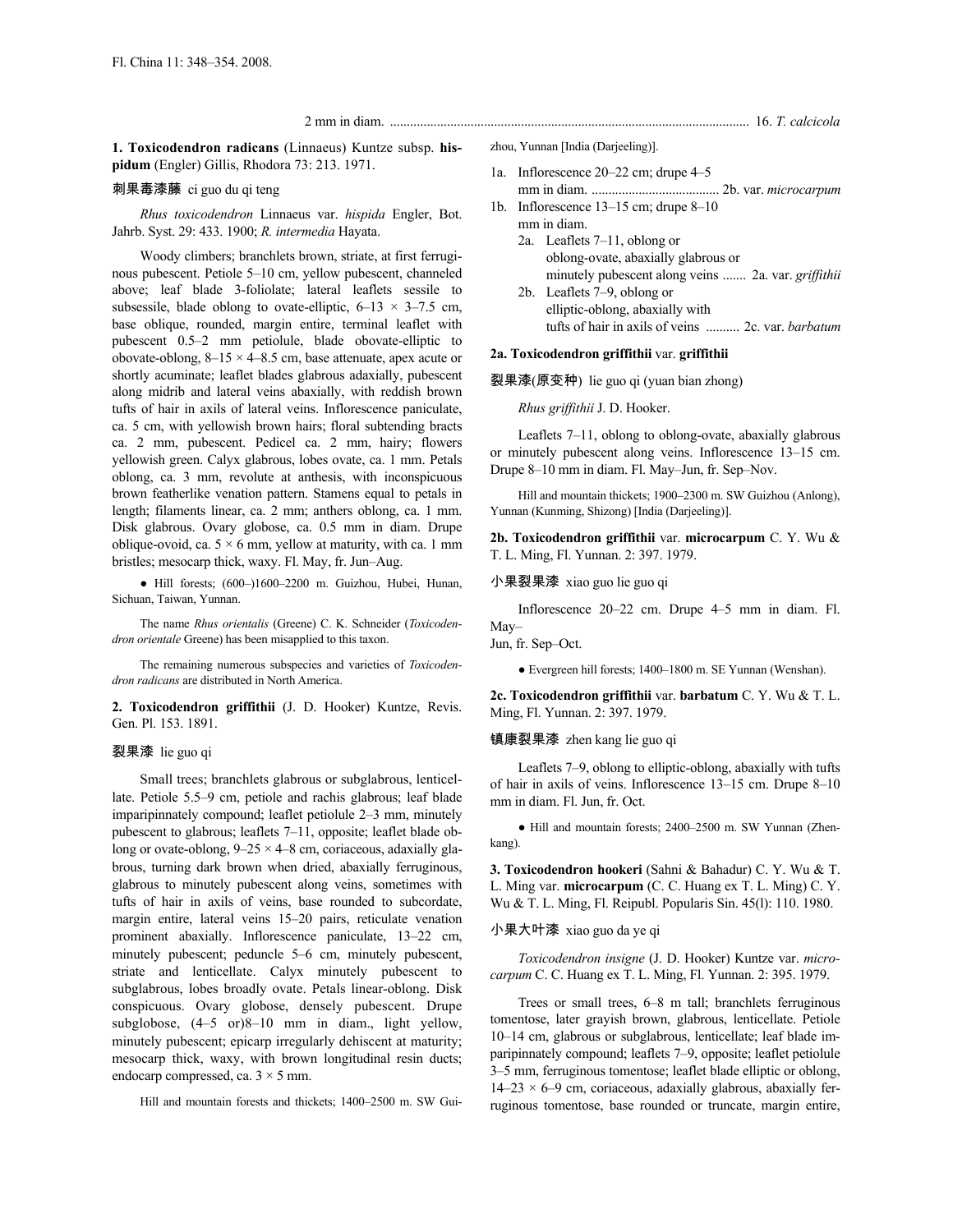apex acute or acuminate, lateral veins 20–35 pairs, veinlets prominent abaxially. Inflorescence paniculate, 20–35 cm, glabrous to sparsely pubescent; peduncle 6–10 cm, striate and lenticellate; floral subtending bracts ca. 1 mm, glabrous. Pedicel ca. 1 mm, ferruginous pubescent. Calyx glabrous, lobes broadly ovate, ca. 0.5 mm, with obtuse apex. Petals oblong, ca. 2 mm, glabrous, with brown featherlike venation pattern. Stamens equal to petals in length; filaments subulate, ca. 1 mm; anthers oblong, ca. 0.75 mm. Disk 5-lobed. Ovary globose, ca. 0.5 mm in diam., pubescent. Drupe globose, 4–5 mm in diam., yellow and lucid at maturity, minutely pubescent; epicarp thin, irregularly dehiscent; mesocarp thick, waxy, with brown longitudinal resin ducts; endocarp slightly compressed,  $2.5-3 \times$ 3.5–4 mm. Fl. Jul, fr. Aug–Sep.

● Hill and mountain forests; 1200–2600 m. SE Xizang (Mêdog), NW Yunnan (Gongshan).

*Toxicodendron hookeri* var. *hookeri* is distributed in NE India.

**4. Toxicodendron fulvum** (Craib) C. Y. Wu & T. L. Ming, Fl. Yunnan. 2: 394. 1979.

### 黄毛漆 huang mao qi

*Rhus fulva* Craib, Kew Bull. 361. 1926.

Trees, ca. 10 m tall; branchlets yellow tomentose. Petiole and rachis ferruginous tomentose; leaf blade imparipinnately compound, 30–70 cm; leaflets 9–13, opposite; leaflet blade oblong,  $8-14 \times 3.5-4$  cm, coriaceous, adaxially minutely pubescent or subglabrous along midrib, abaxially ferruginous tomentose, base oblique, rounded to truncate, margin entire or rarely obscurely serrulate distally, apex acuminate or acute, lateral veins ca. 25 pairs, prominent abaxially, veinlets slightly impressed adaxially and prominent abaxially. Inflorescence paniculate, 20–33 cm; peduncle robust, 8–20 cm, peduncle and rachis ferruginous tomentose; floral subtending bracts to 1.7 mm, caducous. Flowers sessile to subsessile. Calyx lobes oblong to broadly ovate, ca. 0.5 mm, sparsely pubescent or subglabrous. Petals oblong, slightly longer than calyx. Drupe subglobose, 5–6 mm in diam.; epicarp thin, yellow, lucid, minutely pubescent, irregularly dehiscent at maturity; mesocarp thick, waxy, with brown longitudinal resin ducts. Fl. May–Jun, fr. Aug–Oct.

Hill forests on limestone; ca. 1000 m. S Yunnan (Mengla, Menglian) [N Thailand].

**5. Toxicodendron wallichii** (J. D. Hooker) Kuntze, Revis. Gen. Pl. 154. 1891.

# 绒毛漆 rong mao qi

Trees, 5–7 m tall, rarely more; branchlets ferruginous tomentose, lenticellate. Petiole and rachis ferruginous tomentose; leaf blade imparipinnately compound to 30 cm; leaflets 7– 11, opposite; leaflet petiolule 1–3 mm, tomentose; leaflet blade ovate-elliptic to oblong-elliptic,  $10-13 \times 5-7$  cm, coriaceous, adaxially minutely pubescent, sometimes only along midrib, abaxially ferruginous tomentose, base rounded to subcordate, margin entire, apex acuminate, lateral veins 20–25 pairs, veinlets prominent abaxially. Inflorescence paniculate, 12–15 cm, less than half as long as pinnately compound leaf; peduncle and rachis ferruginous tomentose, lenticellate. Flowers light yellow, sessile to subsessile. Calyx lobes ca. 0.7 mm, glabrous. Petals oblong, ca. 2 mm. Stamens equal to petals in length. Disk 5-lobed. Ovary globose, ferruginous pubescent. Infructescence erect; drupe globose, minutely pubescent; epicarp thin, irregularly dehiscent at maturity; mesocarp thick, waxy, with brown longitudinal resin canal.

Lowland, hill, and mountain forests; 700–2400 m. SW Guangxi, S Xizang, SE and W Yunnan [N India, Nepal].

1a. Drupe 8–10 mm in diam. ......................... 5a. var. *wallichii* 1b. Drupe small, less than 5 mm in diam.

........................................................... 5b. var. *microcarpum*

## **5a. Toxicodendron wallichii** var. **wallichii**

绒毛漆(原变种) rong mao qi (yuan bian zhong)

*Rhus wallichii* J. D. Hooker, Fl. Brit. India 2: 11. 1876, based on *R. juglandifolia* Wallich ex D. Don, Prodr. Fl. Nepal. 248. 1825, not Willdenow ex Schultes (1820); *R. vernicifera* Candolle, p.p.

Drupe 8–10 mm in diam. Fl. Apr, fr. Aug–Oct.

Hill and mountain forests; 1800–2400 m. S Xizang (Gyirong) [N India, Nepal].

**5b. Toxicodendron wallichii** var. **microcarpum** C. C. Huang ex T. L. Ming, Fl. Yunnan. 2: 394. 1979.

#### 小果绒毛漆 xiao guo rong mao qi

Drupe less than 5 mm in diam. Fl. Apr, fr. Jun–Oct.

● Lowland, hill, and mountain forests; 700–2400 m. SW Guangxi, SE Xizang, SE and W Yunnan.

**6. Toxicodendron trichocarpum** (Miquel) Kuntze, Revis. Gen. Pl. 154. 1891.

## 毛漆树 mao qi shu

*Rhus trichocarpa* Miquel, Ann. Mus. Bot. Lugduno-Batavi 2: 84. 1866; *R. echinocarpa* H. Léveillé, p.p. excluding *Cavalerie 2003*.

Deciduous trees or shrubs; young branchlets yellowish brown pubescent, later gray, brown lenticellate; buds yellow tomentose. Petiole 5–7 cm, yellowish brown pubescent, inflated at base; rachis terete or rarely narrowly winged distally; leaf blade imparipinnately compound, 20–40 cm; leaflets 9–15, sessile or subsessile; leaflet blade ovate or ovate-oblong or elliptic, gradually increasing in size toward apex,  $7-10 \times 2.5-4.5$  cm, papery, adaxially sparsely appressed pubescent or subglabrous to minutely pubescent along midrib, abaxially densely yellow pubescent to sparsely pubescent, base oblique, rounded to truncate, margin entire or rarely undulate-serrate, ciliate, apex acuminate and obtuse, lateral veins prominent abaxially. Inflorescence paniculate, 10–20 cm, densely yellowish brown pubescent, with racemose 1.5–3 cm first order branches; floral subtending bracts ca. 1 mm. Pedicel ca. 1.5 mm, pubescent; flowers yellowish green. Calyx glabrous, lobes narrowly triangular, ca. 0.8 mm, obtuse apically. Petals obovate-oblong, ca. 2 mm, revolute at anthesis. Filaments ca. 1.5 mm; anthers ovoid, ca. 0.8 mm. Disk 5-lobed. Ovary globose, minutely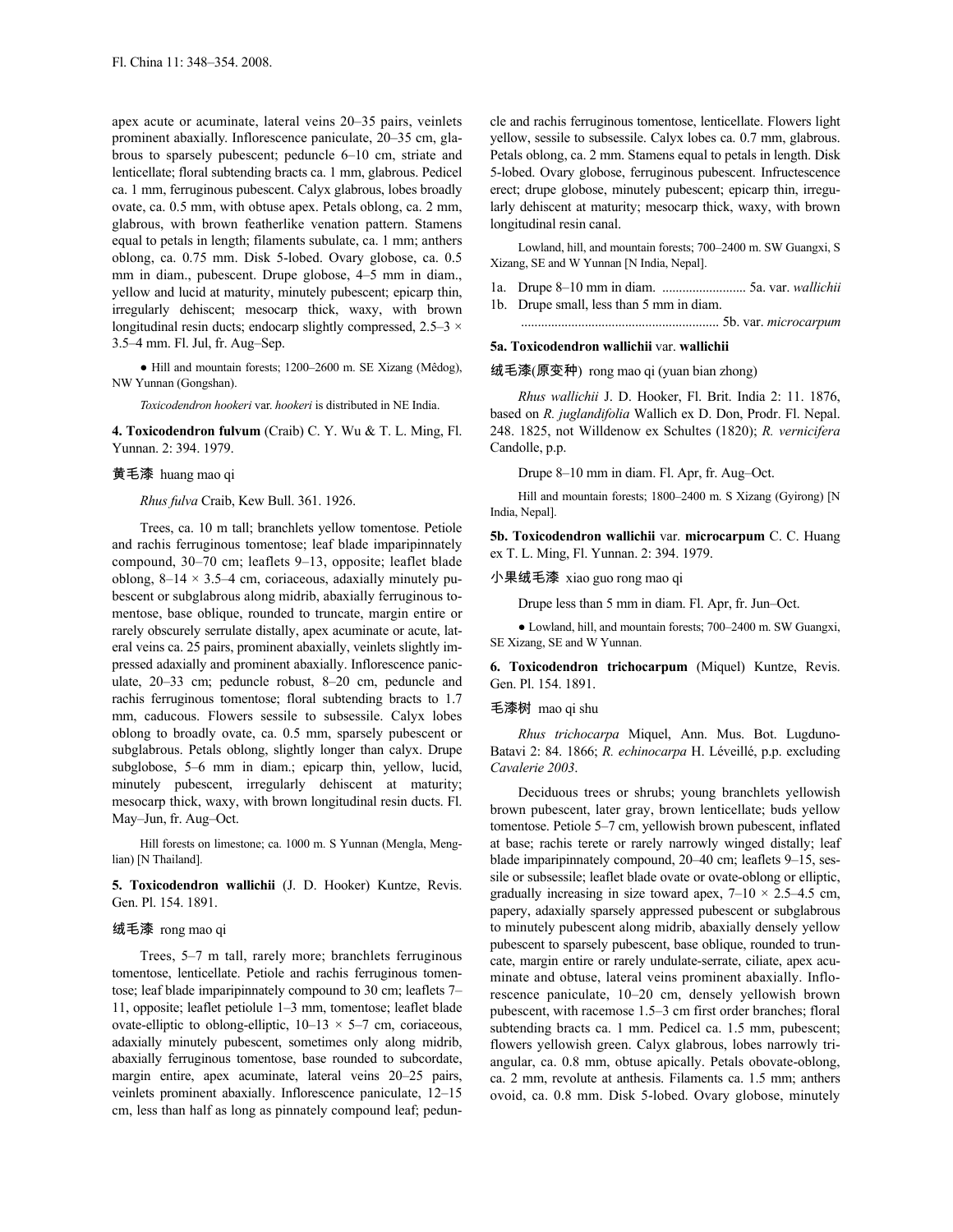setaceous. Drupe oblate,  $5-6 \times 7-8$  mm, yellow and lucid, minutely setaceous; epicarp thin, separating; mesocarp thick, waxy, with brown longitudinal resin ducts; endocarp  $4-5 \times ca$ . 6 mm. Fl. Jun, fr. Jul–Sep.

Hill and mountain forests, thickets; 900–2000 m. Anhui, Fujian, Guizhou, Hubei, Hunan, Jiangxi, Zhejiang [Japan, Korea].

**7. Toxicodendron sylvestre** (Siebold & Zuccarini) Kuntze, Revis. Gen. Pl. 154. 1891 [*"silvestre"*].

## 木蜡树 mu la shu

*Rhus sylvestris* Siebold & Zuccarini, Abh. Math.-Phys. Cl. Königl. Bayer. Akad. Wiss. 4(2): 140. 1845.

Trees or small trees, to 10 m tall; young branchlets and terminal buds yellowish brown tomentose. Petiole 4–8 cm, petiole and rachis densely yellow tomentose; leaf blade imparipinnately compound, 18–30 cm; leaflets 7–15, opposite; leaflet petiolule sessile to short; leaflet blade ovate to ovate-elliptic or oblong,  $4-10 \times 2-4$  cm, papery, adaxially appressed pubescent to minutely pubescent along midrib, abaxially densely pubescent, base oblique, rounded or broadly cuneate, margin entire, apex acuminate or acute, lateral veins 15–25 pairs, prominent on both surfaces, veinlets prominent abaxially. Inflorescence paniculate, 8–15 cm, densely ferruginous tomentose; peduncle 1.5–3 cm. Pedicel ca. 1.5 mm, minutely pubescent; flowers yellow. Calyx glabrous, lobes ovate, ca. 0.8 mm, obtuse apically. Petals oblong, ca. 1.6 mm, with brown featherlike venation pattern. Stamens exserted; filaments linear, ca. 1.5 mm; anthers ovoid, ca. 0.5 mm; stamens shorter in female flowers and with subulate filaments. Disk 5-lobed. Ovary globose, ca. 1 mm in diam., glabrous. Drupe oblique, compressed, ca.  $8 \times 6-7$  mm, apex eccentric, glabrous and lucid; epicarp thin, separating; mesocarp thick, waxy, with brown longitudinal resin canal. Fl. Apr–May, fr. Jun–Oct.

Lowland, hill, and mountain forests; 100–800(–2300) m. Anhui, Fujian, Guangdong, Guangxi, Guizhou, Hubei, Hunan, Jiangsu, Jiangxi, NW Sichuan, Taiwan, Yunnan, Zhejiang [Japan, Korea].

**8. Toxicodendron vernicifluum** (Stokes) F. A. Barkley, Amer. Midl. Naturalist 24: 680. 1940.

#### 漆树 qi shu

*Rhus verniciflua* Stokes, Bot. Mat. Med. 2: 164. 1812; *R. succedanea* Linnaeus var. *himalaica* J. D. Hooker; *R. succedanea* var. *silvestrii* Pampanini; *R. vernicifera* Candolle, p.p.; *Toxicodendron verniciferum* (Candolle) F. A. Barkley; *T. vernicifluum* var. *shaanxiense* J. Z. Zhang & Z. Y. Shang.

Deciduous trees to 20 m tall; branchlets yellowish brown pubescent. Petiole 7–14 cm, inflated at base, petiole and rachis minutely pubescent; leaf blade imparipinnately compound, 15– 30 cm; leaflets 9–13, opposite; leaflet petiolule 4–7 mm, pubescent; leaflet blade ovate to ovate-elliptic or oblong,  $6-13 \times$ 3–6 cm, membranous to papery, adaxially glabrous or minutely pubescent along midrib, abaxially yellow pubescent, base oblique, rounded or broadly cuneate, margin entire, apex acute or acuminate, lateral veins 10–15 pairs, prominent on both surfaces. Inflorescence paniculate, 15–30 cm, grayish yellow minutely pubescent, with slender branches. Pedicel 1–3 mm, shorter and more robust in female flowers. Calyx lobes ovate, ca. 0.8 mm, apically obtuse, glabrous. Petals yellowish green, oblong, ca.  $2.5 \times 1.2$  mm, with brown featherlike venation pattern. Stamens ca. 2.5 mm; filaments equal to anthers in length, shorter in female flower; anthers oblong. Disk 5-lobed. Ovary globose, glabrous; styles 3. Infructescence pendulous; drupe symmetrical,  $5-6 \times 7-8$ mm, glabrous; epicarp thin, indehiscent; mesocarp thick, waxy, with brown longitudinal resin ducts; endocarp ca.  $3 \times 5$  mm. Fl. May–Jun, fr. Jul–Oct.

Hill and mountain forests; 800–2800 m. Anhui, Fujian, Gansu, Guangdong, Guangxi, Guizhou, Hebei, Henan, Hubei, Hunan, Jiangsu, Jiangxi, Liaoning, Shaanxi, Shandong, Shanxi, Sichuan, Xizang, Yunnan, Zhejiang [India, Japan, Korea].

This species is a main source of varnish used in the manufacture of lacquer-ware.

**9. Toxicodendron hirtellum** C. Y. Wu ex T. L. Ming, Fl. Reipubl. Popularis Sin. 45(1): 139. 1980.

#### 硬毛漆 ying mao qi

Shrubs, ca. 1.2 m tall; young branchlets pubescent. Petiole and rachis pubescent; leaf blade imparipinnately compound, 6– 8 cm; leaflet petiolule to ca. 1 mm; leaflets 5–7, opposite; leaflet blade ovate to ovate-oblong,  $1.5-3.5 \times 1-1.5$  cm, papery, both surfaces sparsely yellow pubescent to densely hairy along midrib, base oblique, rounded or broadly cuneate, margin entire or undulate and serrate distally, ciliate, apex acute. Inflorescence racemose to 7 cm at fructification, densely yellow pubescent. Flowers not seen. Fruit stalk ca. 2 mm; persistent calyx glabrous, lobes ovate-triangular, ca. 0.7 mm; drupe obliquely ovate, asymmetrical, ca.  $6 \times 7$  mm, apex eccentric, glabrous, lucid. Fl. May–Jun, fr. Aug–Oct.

● Hill forests on limestone; ca. 1400 m. S Sichuan (Huili).

**10. Toxicodendron yunnanense** C. Y. Wu, Fl. Yunnan. 2: 401. 1979.

#### 云南漆 yun nan qi

Shrubs, ca. 1.5 m tall; young branchlets reddish brown and yellow pubescent, buds densely yellow hairy. Petiole 3–8.5 cm, petiole and rachis yellow pubescent, rachis very narrowly winged distally; leaf blade imparipinnately compound, 8–23 cm; leaflets 7–11(–21), opposite; leaflet petiolule very short to subsessile; leaflet blade ovate-lanceolate, elliptic-lanceolate, or narrowly lanceolate, gradually increasing in size toward apex,  $3.5-8.5 \times 1.2-3.8$  cm, terminal leaflet up to 10.5 cm, papery, both surfaces yellow pubescent to densely hairy along midrib, base oblique, broadly cuneate to rounded, margin undulate-crenate, ciliate, apex long acuminate or caudateacuminate, lateral veins prominent on both surfaces. Inflorescence racemose, 3–9.5 cm, yellow pubescent; peduncle slender; floral subtending bracts lanceolate, pubescent. Pedicel ca. 2 mm, yellow pubescent; flowers white. Calyx glabrous, lobes ovate, ca. 0.7 mm, obtuse apically. Petals oblong, ca. 2 mm, obtuse apically, glabrous, with brown featherlike venation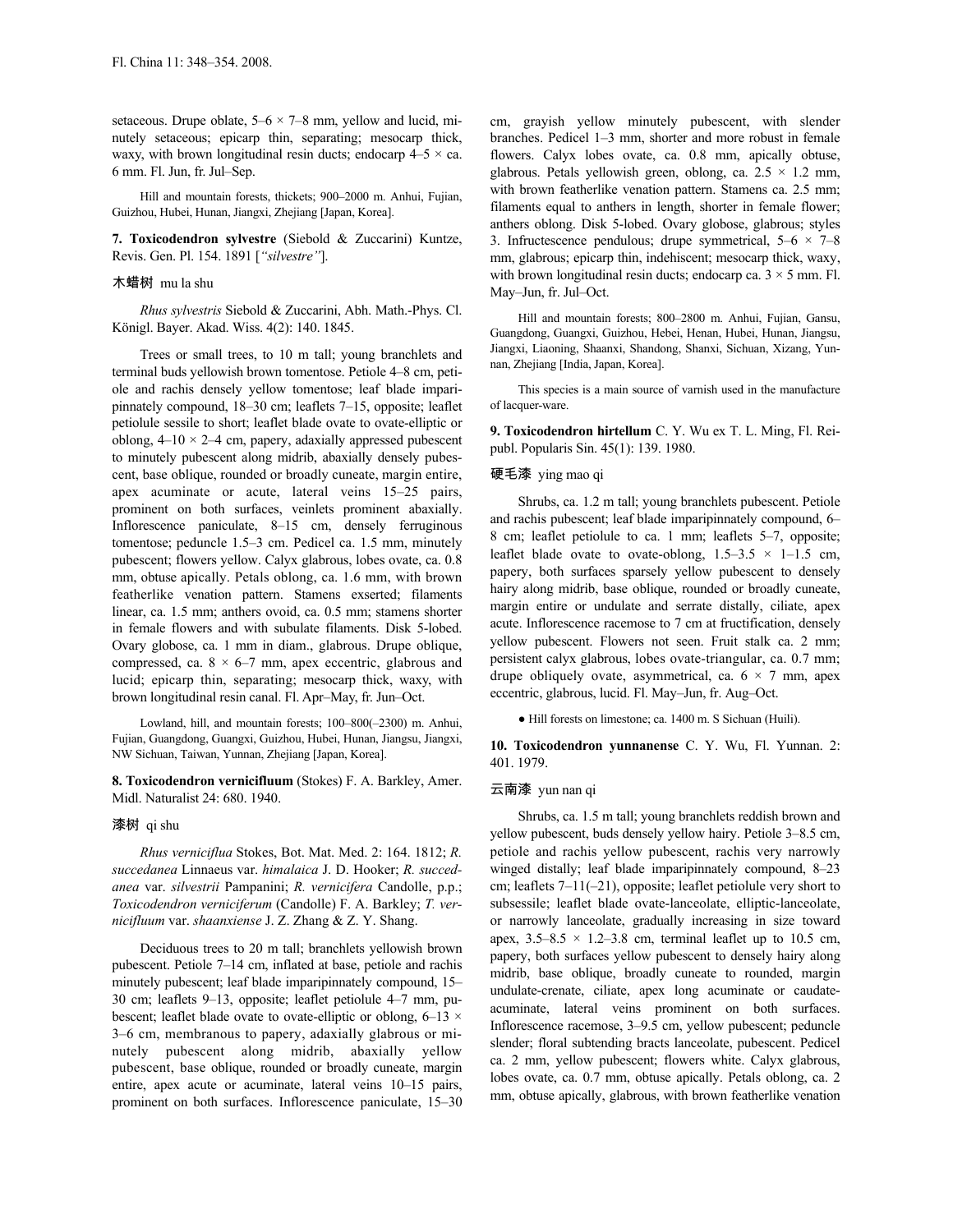pattern. Stamens shorter than petals; filaments ca. 0.5 mm; anthers oblong, ca. 1.2 mm. Disk 5-lobed. Ovary globose, ca. 0.5 mm wide. Young drupe obliquely ovate, compressed,  $4-5 \times$ 5–6 mm, glabrous, lucid.

● Hill and mountain forests and thickets; 400–2200 m. SW Sichuan, Yunnan.

- 1a. Leaflets 7–9, leaflet blade ovate-lanceolate to elliptic-lanceolate, margin undulatecrenate; inflorescence 3–9.5 cm ....... 10a. var. *yunnanense* 1b. Leaflets (7–)11–21, leaflet blade
	- narrowly lanceolate, margin entire; inflorescence to 21 cm ............ 10b. var. *longipaniculatum*

## **10a. Toxicodendron yunnanense** var. **yunnanense**

## 云南漆(原变种) yun nan qi (yuan bian zhong)

Leaflets 7–9, leaflet blade ovate-lanceolate to elliptic-lanceolate, margin undulate-crenate. Inflorescence 3–9.5 cm. Fl. May, fr. Jul–Sep.

● Hill and mountain forests; 1600–2200 m. Yunnan (Eshan, Fumin, Shuangbai, Songming).

**10b. Toxicodendron yunnanense** var. **longipaniculatum** C. Y. Wu & T. L. Ming, Fl. Reipubl. Popularis Sin. 45(1): 140. 1980.

#### 长序云南漆 chang xu yun nan qi

Leaflets (7–)11–21, leaflet blade narrowly lanceolate, margin entire. Inflorescence to 21 cm. Fl. Apr–May.

● Hill and mountain thickets; 400–2200 m. SW Sichuan (Leibo), Yunnan (Kunming).

**11. Toxicodendron acuminatum** (Candolle) C. Y. Wu & T. L. Ming, Fl. Reipubl. Popularis Sin. 45(1): 119. 1980.

#### 尖叶漆 jian ye qi

*Rhus acuminata* Candolle, Prodr. 2: 68. 1825; *R. succedanea* Linnaeus var. *acuminata* (Candolle) J. D. Hooker; *Toxicodendron caudatum* C. C. Huang ex T. L. Ming; *T. succedaneum* (Linnaeus) Kuntze var. *acuminatum* (Candolle) C. Y. Wu & T. L. Ming.

Small trees, 4–7.5 m tall; branchlets grayish brown, lenticellate, buds brown, glabrous or subglabrous. Petiole 5–10 cm, petiole and rachis slender; leaf blade imparipinnately compound, 16–28 cm; leaflets 5–9, opposite; leaflet petiolules 3–5 mm; leaflet blade elliptic or oblong, gradually increasing in size toward apex,  $5-11 \times 2-5$  cm, papery, glabrous on both surfaces, glaucous abaxially, base rounded or broadly cuneate, margin entire, apex long caudate, lateral veins 15–25 pairs, subparallel. Inflorescence paniculate to 12 cm; rachis and first order branches slender, minutely pubescent. Pedicel 1.5–2 mm, minutely pubescent; flowers yellowish green. Calyx minutely pubescent, lobes ovate, ca. 1 mm, obtuse apically. Petals oblong,  $2.5-3 \times$  ca. 1 mm, revolute at anthesis. Stamens ca. 2 mm; filaments equal to anthers in length. Disk 5-lobed. Ovary ovoid, glabrous. Drupe oblate, symmetrical,  $4-5 \times 5-6$ mm, glabrous, slightly lucid. Fl. May–Jul, fr. Aug–Oct.

Hill and mountain forests; 1600–2600 m. S Xizang, SW Yunnan (Zhenkang) [Bhutan, N India, Kashmir, Nepal].

**12. Toxicodendron delavayi** (Franchet) F. A. Barkley, Amer. Midl. Naturalist 24: 680. 1940.

#### 小漆树 xiao qi shu

Shrubs, 0.5–2 m tall; branchlets purplish red, often glaucous, glabrous; buds glabrous or minutely pubescent. Petiole 3.5–5 cm; leaf blade imparipinnately compound, to 13 cm; leaflets 5–11, opposite; leaflet petiolule 1–2 mm; leaflet blade ovate-lanceolate to linear-lanceolate,  $3.5-9 \times 0.5-2.5$  cm, papery, sparsely pubescent when newly formed to eventually glabrous on both surfaces, base  $\pm$  oblique, broadly cuneate or rounded, margin entire to sparsely serrate distally, apex acute to acuminate, lateral veins 12–16 pairs, prominent on both surfaces. Inflorescence racemose, 6–8.5 cm, glabrous; peduncle slender, 4–5 cm; floral subtending bracts lanceolate, ca. 1 mm. Pedicel ca. 1 mm; flowers light yellow, ca. 2 mm in diam. Calyx glabrous, lobes triangular, ca. 0.8 mm, obtuse apically. Petals oblong, ca. 2 mm, with brown featherlike venation pattern. Stamens ca. 1.5 mm; filaments linear, equal to anthers in length; anthers oblong. Disk 10-lobed. Ovary ovoid, ca. 1 mm in diam., glabrous. Drupe oblique, slightly compressed, ca. 6 mm in diam., glabrous, lucid.

● Hill and mountain forests, thickets; 1100–2500 m. SW Sichuan, C and N Yunnan.

- 1a. Leaflets 9–11 or more; buds and newly formed leaflets sparsely pubescent ...................................... 12c. var. *quinquejugum*
- 1b. Leaflets 5–9; buds and leaflets glabrous. 2a. Leaflets ovate-lanceolate to lanceolate,  $3.5 - 5.5 \times 1.2 - 2.5$ 
	- cm, base slightly oblique ................ 12a. var. *delavayi* 2b. Leaflets narrowly lanceolate to linear-

lanceolate,  $4-9 \times 0.5-1.5$ 

cm, base conspicuously oblique ................................... 12b. var. *angustifolium*

# **12a. Toxicodendron delavayi** var. **delavayi**

小漆树(原变种) xiao qi shu (yuan bian zhong)

*Rhus delavayi* Franchet, Bull. Soc. Bot. France 33: 466. 1886.

Buds and leaflets glabrous; leaflets 5–9, ovate-lanceolate to lanceolate,  $3.5-5.5 \times 1.2-2.5$  cm, base slightly oblique. Fl. May–Jun, fr. Sep–Oct.

● Hill and mountain forests, thickets; 1100–2500 m. SW Sichuan, C and NW Yunnan.

**12b. Toxicodendron delavayi** var. **angustifolium** C. Y. Wu, Fl. Yunnan. 2: 407. 1979.

#### 狭叶小漆树 xia ye xiao qi shu

Buds and leaflets glabrous; leaflets 5–9, narrowly lanceolate to linear-lanceolate,  $4-9 \times 0.5-1.5$  cm, base conspicuously oblique. Fr. Jul.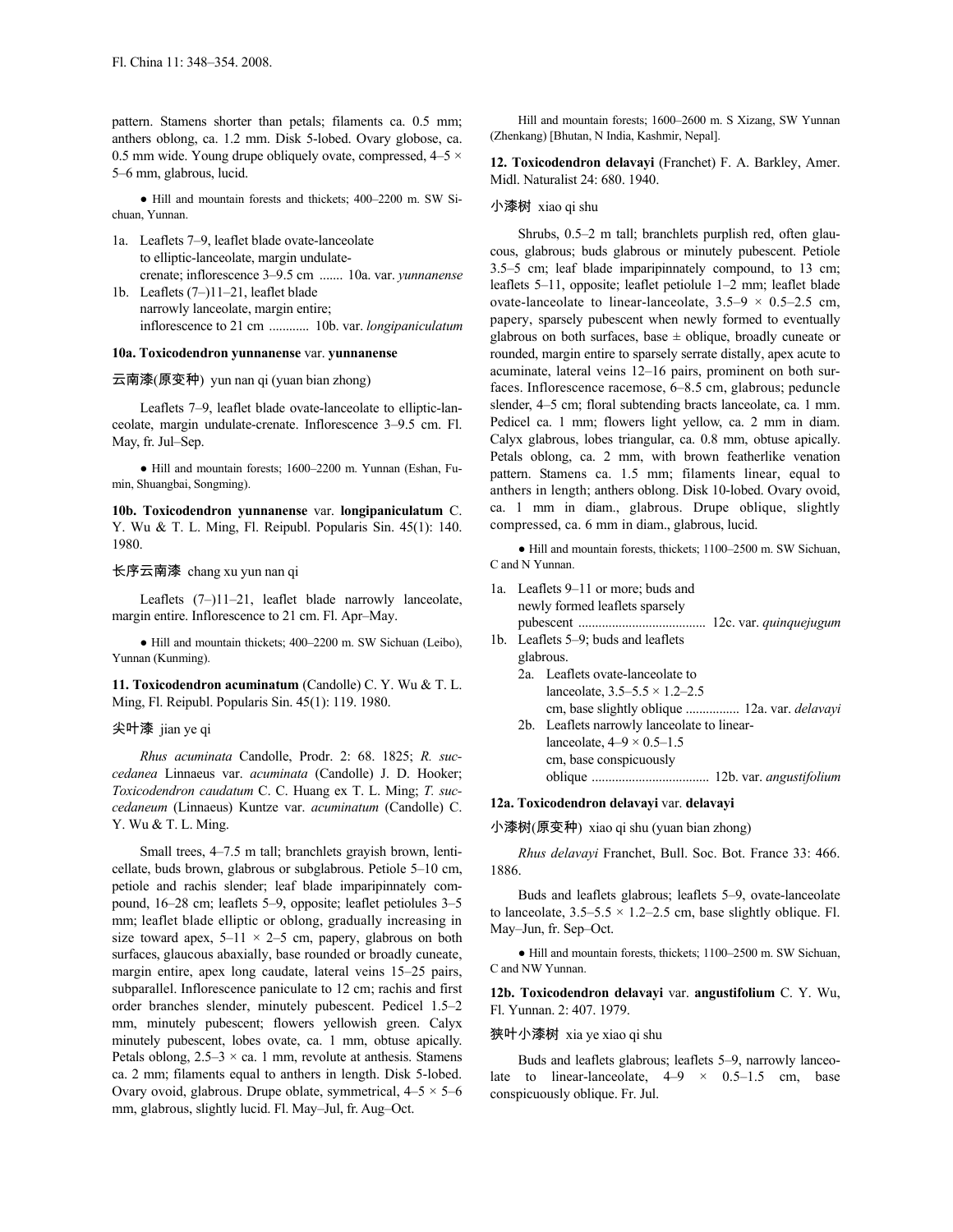● Hill and mountain forests, thickets; 1100–2500 m. SW Sichuan (Jinyang), N Yunnan (Yongshan, Wuding).

**12c. Toxicodendron delavayi** var. **quinquejugum** (Rehder & E. H. Wilson) C. Y. Wu & T. L. Ming, Fl. Reipubl. Popularis Sin. 45(1): 124. 1980.

## 多叶小漆树 duo ye xiao qi shu

*Rhus delavayi* var. *quinquejuga* Rehder & E. H. Wilson in Sargent, Pl. Wilson. 2: 184. 1914.

Buds pubescent; leaflets 9–11 or more, pubescent when newly formed, base conspicuously oblique. Fl. May–Jul, fr. Aug–Oct.

● Hill and mountain forests, thickets; 1900–2400 m. SW Sichuan, C and NW Yunnan.

**13. Toxicodendron succedaneum** (Linnaeus) Kuntze, Revis. Gen. Pl. 154. 1891.

## 野漆 ye qi

Trees or shrubs,  $1-2(-10)$  m tall; branchlets glabrous to pubescent, terminal buds glabrous to tomentose. Petiole 6–9 cm, glabrous or pubescent; rachis terete or narrowly winged distally, glabrous to pubescent; leaf blade imparipinnately compound, 20–35 cm; leaflets 5–15, opposite or subopposite; leaflet petiolule indistinct or 2–5 mm; leaflet blade oblongelliptic to to ovatelanceolate,  $3-16 \times 0.9-5.5$  cm, papery or thinly leathery, glabrous to sparsely pubescent on both surfaces, glaucous abaxially, base oblique, rounded or broadly cuneate, margin entire, apex acuminate to caudate-acuminate, lateral veins 15–22 pairs, slightly prominent on both surfaces. Inflorescence paniculate, 7–15 cm, many branched, glabrous. Pedicel ca. 2 mm; flowers yellowish green, ca. 2 mm in diam. Calyx glabrous, lobes broadly ovate, ca. 1 mm, obtuse apically. Petals oblong, ca. 2 mm, obtuse apically, with  $\pm$ conspicuous featherlike venation pattern, revolute at anthesis. Stamens exserted; filaments linear, ca. 2 mm; anthers ovoid, ca. 1 mm. Disk 5-lobed. Ovary globose, glabrous. Drupe large, asymmetrical, 7–10 mm in diam., compressed, apex eccentric; epicarp thin, yellow, glabrous; mesocarp thick, white, waxy, with brown longitudinal resin ducts.

Lowland and hill forests, lowland thickets on limestone; 100– 1500(–2500) m. Anhui, Fujian, Gansu, Guangdong, Guangxi, Guizhou, Hainan, Hebei, Henan, Hubei, Hunan, Jiangsu, Jiangxi, Ningxia, Qinghai, Shaanxi, Shandong, Shanxi, Sichuan, Taiwan, SE Xizang, Yunnan, Zhejiang [Cambodia, India, Japan, Korea, Laos, Thailand, Vietnam].

From the fruits of this species a wax is extracted for use in varnishes and polishes.

1a. Shrubs, 1–2 m tall; leaflets 5–7, sessile or subsessile, rachis narrowly winged distally, leaflet blade 3–5 × 0.9–1.9 cm ........................... 13c. var. *microphyllum* 1b. Trees; leaflets 9–15, petiolule

2–5 mm, rachis terete, leaflet blade  $5-16 \times 1-5.5$  cm. 2a. Buds glabrous or subglabrous;

leaves glabrous ....................... 13a. var. *succedaneum* 2b. Buds yellow tomentose; leaves

sparsely pubescent ..................... 13b. var. *kiangsiense*

# **13a. Toxicodendron succedaneum** var. **succedaneum**

#### 野漆(原变种) ye qi (yuan bian zhong)

*Rhus succedanea* Linnaeus, Mant. Pl. 2: 221. 1771; *Augia sinensis* Loureiro; *R. succedanea* var. *japonica* Engler.

Trees; buds glabrous or subglabrous. Leaf rachis terete; leaflets 9–15; leaflet petiolule 2–5 mm; leaflet blade 5–16 × 1–5.5 cm, glabrous on both surfaces. Fl. May, fr. Jul–Oct.

Lowland and hill forests; (100–)300–1500(–2500) m. Anhui, Fujian, Gansu, Guangdong, Guangxi, Guizhou, Hainan, Hebei, Henan, Hubei, Hunan, Jiangsu, Jiangxi, Ningxia, Qinghai, Shaanxi, Shandong, Shanxi, Sichuan, Taiwan, SE Xizang, Yunnan, Zhejiang [Cambodia, India, Japan, Korea, Laos, Thailand, Vietnam].

**13b. Toxicodendron succedaneum** var. **kiangsiense** C. Y. Wu ex T. L. Ming in M. Cheng & T. L. Ming, Fl. Reipubl. Popularis Sin. 45(1): 140. 1980.

#### 江西野漆 jiang xi ye qi

Trees or small trees; buds yellow tomentose. Leaf rachis terete; leaflets 9–15; leaflet petiolule 2–5 mm; leaflet blade 5–  $16 \times 1 - 5.5$  cm, sparsely pubescent on both surfaces. Fr. Jun– Sep.

● Lowland and hill forests; 500–600 m. S Jiangxi (Anyuan).

**13c. Toxicodendron succedaneum** var. **microphyllum** C. Y. Wu & T. L. Ming, Fl. Reipubl. Popularis Sin. 45(1): 140. 1980.

#### 小叶野漆 xiao ye ye qi

Small shrubs, 1–2 m tall. Leaf rachis narrowly winged distally; leaflets 5–7, sessile to subsessile; leaflet blade  $3-5 \times 0.9$ – 1.9 cm. Fl. May–Jun, fr. Sep.

● Lowland thickets on limestone; 100–200 m. N Guangxi (Lingui).

**14. Toxicodendron rostratum** T. L. Ming & Z. F. Chen, Acta Bot. Yunnan. 16: 347. 1994.

#### 喙果漆 hui guo qi

Trees, ca. 18 m tall; branchlets glabrous, glaucous, yellow lenticellate; buds pubescent. Petiole 6–12 cm; leaf blade imparipinnately compound, 17–32 cm; leaflets 7–11, opposite; leaflet petiolule 3–6 mm; leaflet blade oblong-ovate to oblonglanceolate,  $6-13.5 \times 2.5-5$  cm, papery, glabrous on both surfaces, base subrounded, margin entire, apex acuminate, lateral veins 13–18 pairs, prominent on both surfaces. Inflorescence paniculate, 4.5–9 cm, glabrous. Pedicel ca. 2 mm; flowers small, ca. 2 mm in diam. Calyx glabrous, lobes ca. 0.5 mm. Petals lanceolate, ca.  $1.5 \times 0.5$  mm, revolute at anthesis. Stamens ca. 1.7 mm, exserted. Disk shallowly cup-shaped, 5 lobed. Ovary globose, ca. 0.8 mm in diam., glabrous; style 1, 3 lobed. Drupe ovoid, ca.  $12 \times 6$  mm, slightly compressed, with 4–5 mm beak apically. Fl. Apr–May, fr. Aug–Oct.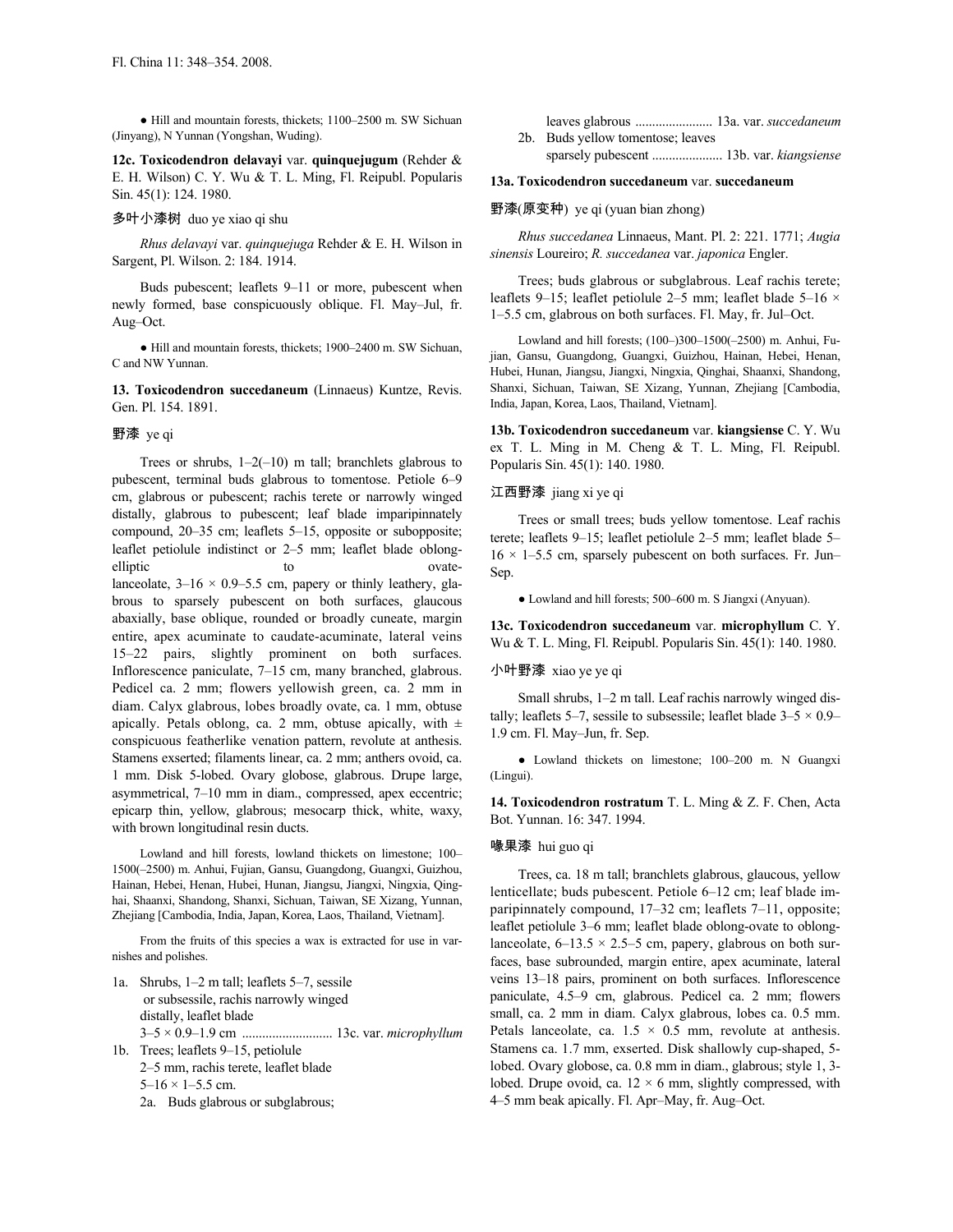● Hill forests; ca. 1200 m. S Yunnan (Menglian).

**15. Toxicodendron grandiflorum** C. Y. Wu & T. L. Ming, Fl. Yunnan. 2: 404. 1979.

#### 大花漆 da hua qi

Trees or shrubs, 3–8 m tall; branchlets purplish red, glabrous, glaucous; buds purplish brown, glabrous. Petiole 4– 6.5 cm, petiole and rachis slender, purplish red, glabrous, often glaucous; leaf blade imparipinnately compound, 20–30 cm; leaflets 7–15, opposite or subopposite; leaflet petiolule 5–15 mm; leaflet blade obovate-elliptic to lanceolate,  $5.5-10 \times$ 1.5–

3.5 cm, papery, glabrous on both surfaces, glaucous abaxially, base broadly cuneate to decurrent, margin entire, apex acuminate to acute, lateral veins ca. 20 pairs, prominent on both surfaces. Inflorescence paniculate, 15–25(–30) cm, glabrous. Pedicel 2–3 mm, glabrous; flowers light yellow, ca. 4 mm in diam. Calyx glabrous, lobes broadly ovate, ca. 1 mm, obtuse apically. Petals elliptic, ca.  $3 \times 1.5$  mm, obtuse apically, with brown featherlike venation pattern, revolute at anthesis. Stamen filaments subulate, ca. 1.5 mm; anthers ovate-oblong, ca. 2 mm. Disk 5-lobed. Ovary subglobose, ca. 0.5 mm in diam. Drupe oblique, compressed,  $6-7 \times 7-8$  mm, glabrous, light yellow at maturity, lucid.

● Hill and mountain forests, thickets; 700–2700 m. SW Sichuan, C, NW, and SE Yunnan.

- 1a. Leaflet blade obovate-elliptic to obovate-oblong; leaflet petiolule ca. 5 mm .......................................... 15a. var. *grandiflorum*
- 1b. Leaflet blade lanceolate; leaflet petiolule 10–15 mm ............................... 15b. var. *longipes*

#### **15a. Toxicodendron grandiflorum** var. **grandiflorum**

大花漆(原变种) da hua qi (yuan bian zhong)

Leaflet petiolule ca. 5 mm; leaflet blade obovate-elliptic to obovate-oblong. Fl. Apr–Jul, fr. Aug–Oct.

● Hill and mountain forests, thickets; 700–2700 m. SW Sichuan, C, NW, and SE Yunnan.

**15b. Toxicodendron grandiflorum** var. **longipes** (Franchet) C. Y. Wu & T. L. Ming, Fl. Yunnan. 2: 405. 1979.

## 长柄大花漆 chang bing da hua qi

*Rhus succedanea* Linnaeus var. *longipes* Franchet, Pl. Delavay. 2: 148. 1889.

Leaflet petiole 10–15 mm; leaflet blade lanceolate. Fl. May–Jun, fr. Jul–Sep.

● Hill and mountain thickets; 700–2500 m. SW Sichuan (Muli), NW Yunnan (Binchuan, Heqing, Lijiang, Zhongdian).

**16. Toxicodendron calcicola** C. Y. Wu, Fl. Yunnan. 2: 405. 1979 [*"calcicolum"*].

石山漆 shi shan qi

Shrubs or small trees, 3–7 m tall; branchlets purplish red, glabrous, glaucous; buds glabrous. Petiole 3.5–8 cm, petiole and rachis slender, glabrous; leaf blade imparipinnately compound, 15–25 cm; leaflets 7–9, opposite, sessile to subsessile; leaflet blade falcate-lanceolate,  $4-8.5 \times 1-3.5$  cm, membranous, glabrous on both surfaces, glaucous-green abaxially, base oblique, rounded or broadly cuneate, margin entire to sparsely serrate distally, apex acuminate,  $\pm$  curved, with apiculum, lateral veins 12–18 pairs, prominent on both surfaces. Inflorescence paniculate, 12–18 cm, glabrous, many branched; peduncle and rachis slender; floral subtending bracts lanceolate, ca. 2 mm. Pedicel ca. 3 mm. Calyx glabrous, lobes ovate, ca. 0.7 mm, obtuse apically. Petals oblong, with brown featherlike venation pattern, obtuse apically. Anthers ovateoblong. Disk 5-lobed. Ovary ovoid, glabrous. Drupe not seen. Fl. Apr–May.

● Hill forests on limestone; ca. 1500 m. SE Yunnan (Xichou).